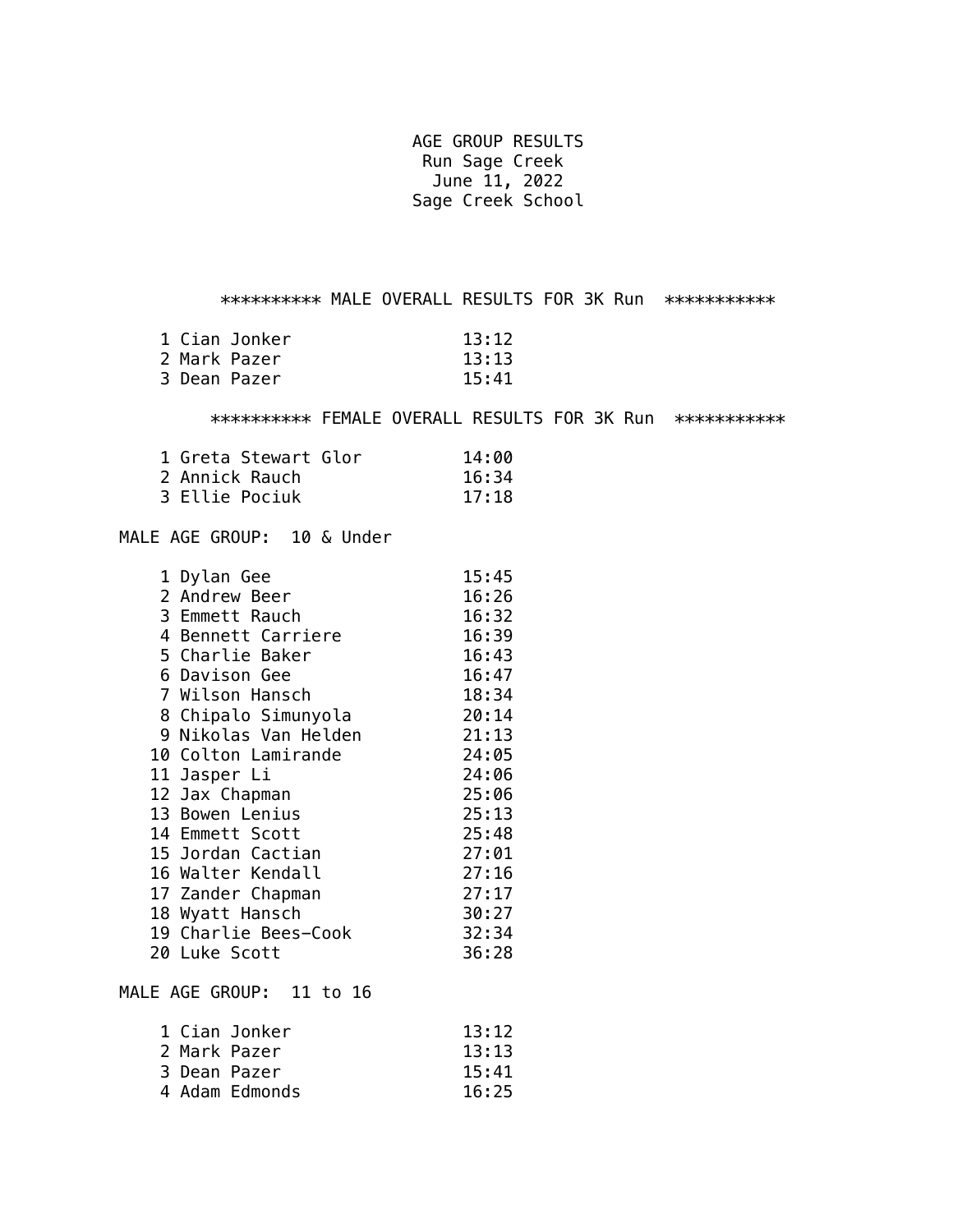| 5 Nicholas Nazar           | 16:25 |
|----------------------------|-------|
| 6 Tyler Lenius             | 16:56 |
| 7 Eduardo Tramontin        | 17:05 |
| 8 Payton Jones             | 20:12 |
| 9 Max Nanassy              | 20:46 |
| 10 Tane Bertrand-Meadows   | 21:24 |
| 11 Teague Bertrand-Meadows | 21:25 |
| 12 Caelen Yung             | 22:44 |
| 13 Grayson Crosby          | 23:22 |
| 14 Justin Truman           | 25:15 |

MALE AGE GROUP: 17 to 49

| 1 Julian Day         | 15:49                  |
|----------------------|------------------------|
| 2 Justin Patrocinio  | 16:53                  |
| 3 Chad Corbett       | 17:49                  |
| 4 Ryan Cammaert      | 18:22                  |
| 5 Jeff Jones         | 20:19                  |
| 6 Darren Baker       | 22:21                  |
| 7 Edwin Mitchell     | 22:37                  |
| 8 Shawn Towns        | 23:18                  |
| 9 Isabella Towns     | 23:19                  |
| 10 Chris Wlodarczyk  | 23:21                  |
| 11 Ernie Hansch      | 24:03                  |
| 12 Bryan Pociuk      | 24:33                  |
| 13 John Lenius       | 25:14                  |
| 14 Mike Van Helden   | 25:48                  |
|                      | 26:02                  |
| 16 Ryan Blight       | 26:54                  |
| 17 Jonas Cacatian    | 27:04                  |
| 18 Chipalo Simunyola | 27:56                  |
| 19 Jeff Kendall      | 33:34                  |
| 20 Joel Scott        | 36:29                  |
|                      | 15 Matthew Rubangakene |

MALE AGE GROUP: 50 & Over

| 1 Kevin Hutchinson | 18:51 |
|--------------------|-------|
| 2 Jeff Herkimer    | 24:28 |
| 3 Kevin Truman     | 25:17 |
| 4 David Taillieu   | 28:07 |

FEMALE AGE GROUP: 10 & Under

| 1 Ainslee Cammaert | 17:49 |
|--------------------|-------|
| 2 Paisley Strauman | 18:25 |
| 3 Grace Lenius     | 21:14 |
| 4 Lucy Baker       | 22:21 |
| 5 Isla Herkimer    | 24:27 |
| 6 Bryn Herkimer    | 24:27 |
| 7 Taylor Brite     | 26:02 |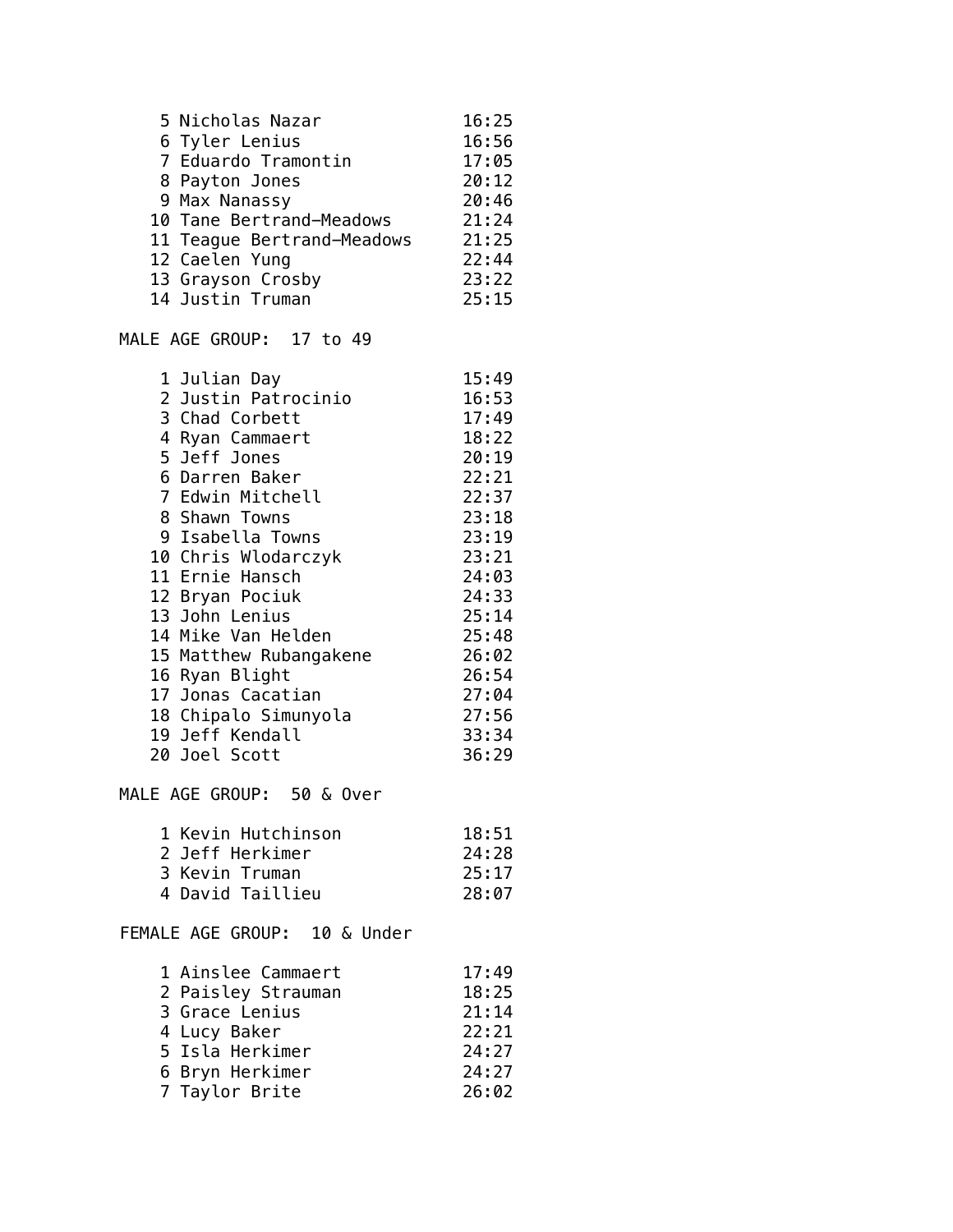| 8 Olivia Boutet    | 26:32 |
|--------------------|-------|
| 9 Fiona Blight     | 26:52 |
| 10 Cora Blight     | 26:53 |
| 11 Jasmine Leung   | 27:12 |
| 12 Mila Taillieu   | 28:08 |
| 13 Olivia Chai     | 28:09 |
| 14 Emma Resler     | 31:38 |
| 15 Annabelle Leung | 31:56 |
| 16 Louisa Kendall  | 33:34 |

## FEMALE AGE GROUP: 11 to 16

| 1 Greta Stewart Glor  | 14:00 |
|-----------------------|-------|
| 2 Rylee Cammaert      | 17:45 |
| 3 Kingsley Jamieson   | 17:45 |
| 4 Amber Friesen       | 18:41 |
| 5 Sophia Nazar        | 21:10 |
| 6 Piper Pisni-Pociuk  | 21:11 |
| 7 Peyton Pisni-Pociuk | 22:18 |
| 8 Abby Brite          | 25:20 |
| 9 Mallory Li          | 27:19 |
|                       |       |

## FEMALE AGE GROUP: 17 to 49

| 1 Annick Rauch        | 16:34                                                                                                                |
|-----------------------|----------------------------------------------------------------------------------------------------------------------|
| 2 Ellie Pociuk        | 17:18                                                                                                                |
| 3 Jackie Carriere     | 17:41                                                                                                                |
| 4 Tracy Cammaert      | 17:49                                                                                                                |
|                       | 19:00                                                                                                                |
|                       | 19:00                                                                                                                |
|                       | 20:46                                                                                                                |
| 8 Sarah Scott         | 21:13                                                                                                                |
|                       | 21:15                                                                                                                |
| 10 Hadera Short       | 22:33                                                                                                                |
| 11 Sarah Strauman     | 23:19                                                                                                                |
| 12 Jennifer Truman    | 24:22                                                                                                                |
|                       | 25:06                                                                                                                |
| 14 Heidi Brite        | 26:02                                                                                                                |
| 15 Erica Halmarson    | 26:53                                                                                                                |
| 16 Reba Cacatian      | 27:11                                                                                                                |
|                       | 27:15                                                                                                                |
| 18 Meg Kendall        | 27:17                                                                                                                |
| 19 Natasha Lenius     | 28:18                                                                                                                |
| 20 Lori Hansch        | 30:27                                                                                                                |
| 21 Larysa Resler      | 31:38                                                                                                                |
| 22 Tara Bees-Cook     | 32:35                                                                                                                |
| 23 Vanessa Van Helden | 36:29                                                                                                                |
| 24 Patricia Machekera | 36:31                                                                                                                |
|                       | 5 Siyao Sun<br>6 Kim Wlodarczyk<br>7 Felecia Nanassy<br>9 Jamellah Paggao<br>13 Jill Chapman<br>17 Aimee Intac-Leung |

FEMALE AGE GROUP: 50 & Over